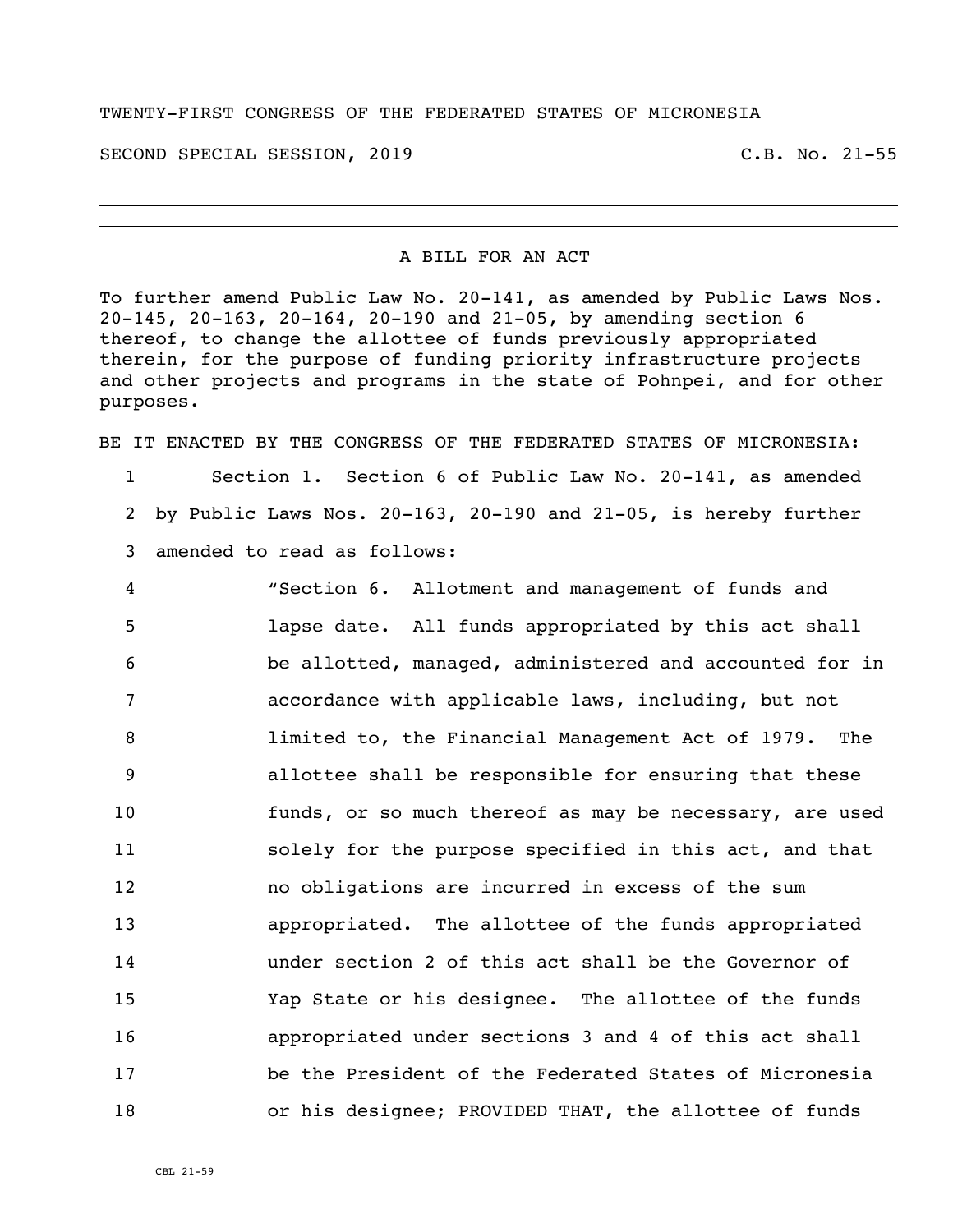| $\mathbf{1}$   | appropriated under subsections $3(a)$ , $3(b)$ , $3(c)$ , $3(e)$ ,               |
|----------------|----------------------------------------------------------------------------------|
| $\overline{2}$ | $3(f), 3(g), 3(h), 3(j), 3(k), 3(l), 3(m), 3(n), 3(o),$                          |
| $\mathsf{3}$   | $3(p)$ , $3(q)$ , $3(s)$ , $3(t)$ , $3(u)$ , $3(v)$ , $3(w)$ , $3(x)$ , $3(y)$ , |
| 4              | $3(z)$ and $3(a3)$ to $3(a10)$ of this act shall be the Mayor                    |
| 5              | of Lelu Town Government or his designee; the allottee                            |
| 6              | of funds appropriated under subsections $3(d)$ , $3(i)$ ,                        |
| 7              | $3(r)$ , $3(a2)$ and $3(a11)$ to $3(a25)$ of this act shall be                   |
| 8              | the Mayor of Tafunsak Municipal Government or his                                |
| 9              | designee; the allottee of funds appropriated under                               |
| 10             | subsection 3(a26) is the Secretary of the FSM                                    |
| 11             | Department of Education or his designee; the allottee                            |
| 12             | of funds appropriated under subsection $4(1)(v)$ of this                         |
| 13             | act shall be the Meninkeder lapalap of Madolenihmw                               |
| 14             | Municipal Government or his designee; the allottee of                            |
| 15             | funds appropriated under subsection $4(1)(w)$ of this act                        |
| 16             | shall be the Chief Minister of U Municipal Government                            |
| 17             | or his designee; the allottee of funds appropriated                              |
| 18             | under subsections $4(1)(x)$ and $4(4)(n)$ of this act shall                      |
| 19             | be the District Administrator of Nett Municipal                                  |
| 20             | Government or his designee; the allottee of funds                                |
| 21             | appropriated under subsection $4(1)(y)$ of this act shall                        |
| 22             | be the Luhken Menlap of Kitti Municipal Government or                            |
| 23             | his designee; the allottee of funds appropriated under                           |
| 24             | subsection $4(1)(z)$ of this act shall be the Chief                              |
| 25             | Magistrate of Sokehs Municipal Government or his                                 |

of 4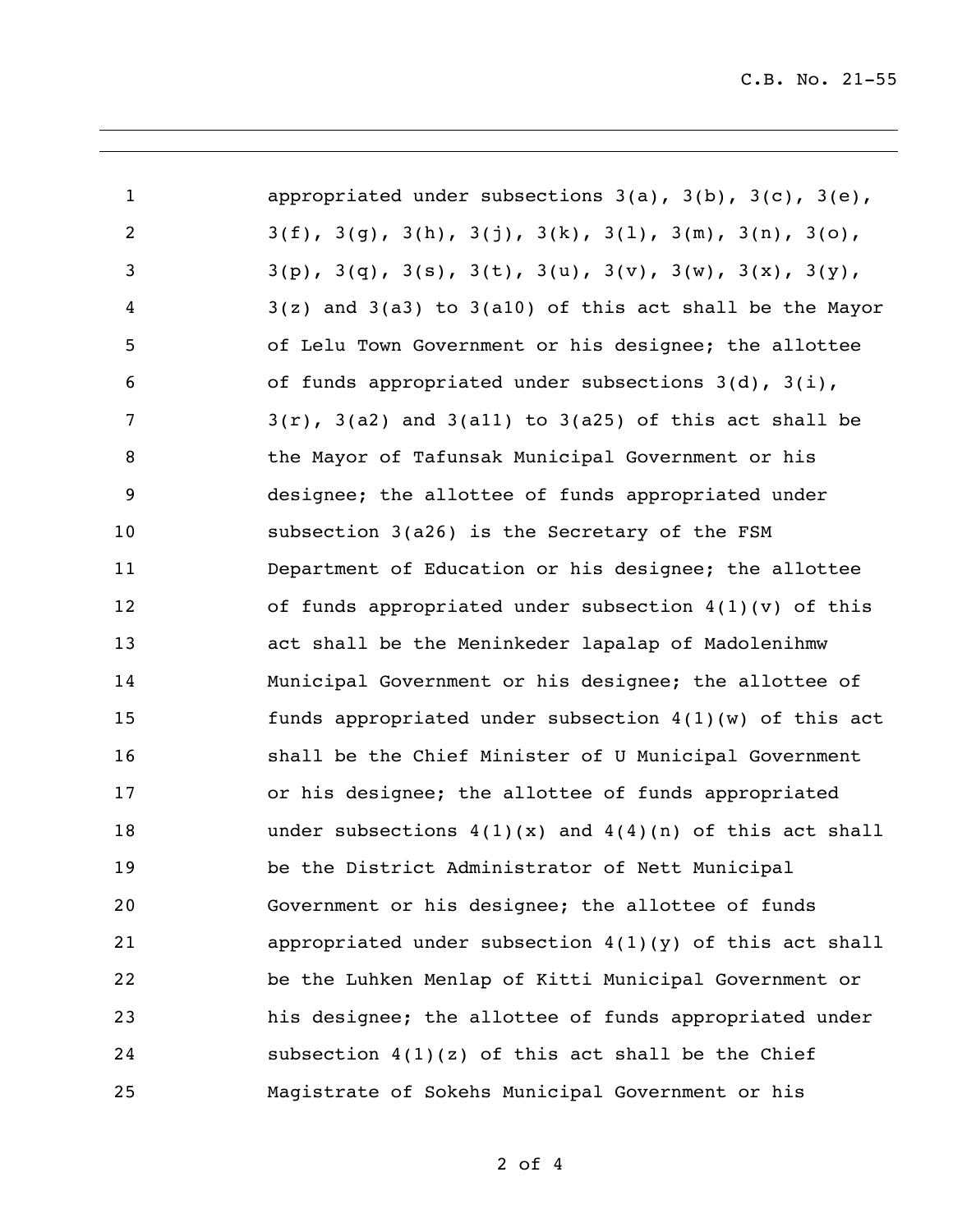C.B. No. 21-55

| $\mathbf{1}$   | designee; the allottee of funds appropriated under                       |
|----------------|--------------------------------------------------------------------------|
| $\overline{2}$ | subsections $4(2)(a)$ to $4(2)(s)$ [and], $4(2)(ab)$ and                 |
| 3              | $4(4)(a)$ , $4(4)(b)$ , $4(4)(c)$ , $4(4)(d)$ , $4(4)(g)$ , $4(4)(h)$ ,  |
| 4              | $4(4)(h)$ , $4(4)(i)$ , $4(4)(j)$ and $4(4)(k)$ of this act shall        |
| 5              | be the Pohnpei Transportation Authority (PTA); the                       |
| 6              | allottee of funds appropriated under subsection $4(3)(n)$                |
| 7              | of this act shall be the Secretary of the Department of                  |
| 8              | Health and Social Affairs or her designee, the allottee                  |
| 9              | of funds appropriated under subsections 4(2)(h),                         |
| 10             | $4(2)(q)$ , $4(2)(u)$ , $4(2)(ac)$ , $4(2)(v)$ , $4(2)(w)$ , $4(2)(x)$ , |
| 11             | and $4(2)(z)$ of this act shall be the Secretary of the                  |
| 12             | Department of Transportation, Communications and                         |
| 13             | Infrastructure or his designee; the allottee of funds                    |
| 14             | appropriated under subsection $4(2)(y)$ of this act shall                |
| 15             | be the Pohnpei Port Authority; the allottee of funds                     |
| 16             | appropriated under subsection $4(2)(aa)$ of this act                     |
| 17             | shall be the Secretary of the Department of Resources                    |
| 18             | and Development or his designee; the allottee of fund                    |
| 19             | appropriated under subsections $4(1)(a2)$ and $4(4)(1)$ of               |
| 20             | this act shall be the Mayor of Pingelap Municipal                        |
| 21             | Government; the allottee of funds appropriated under                     |
| 22             | subsections $4(1)(a1)$ and $4(4)(m)$ of this act shall be                |
| 23             | the Chief Magistrate of Mwoakilloa Municipal                             |
| 24             | Government; the allottee of funds appropriated under                     |
| 25             | subsection $4(1)(a3)$ of this act shall be the Luhken                    |